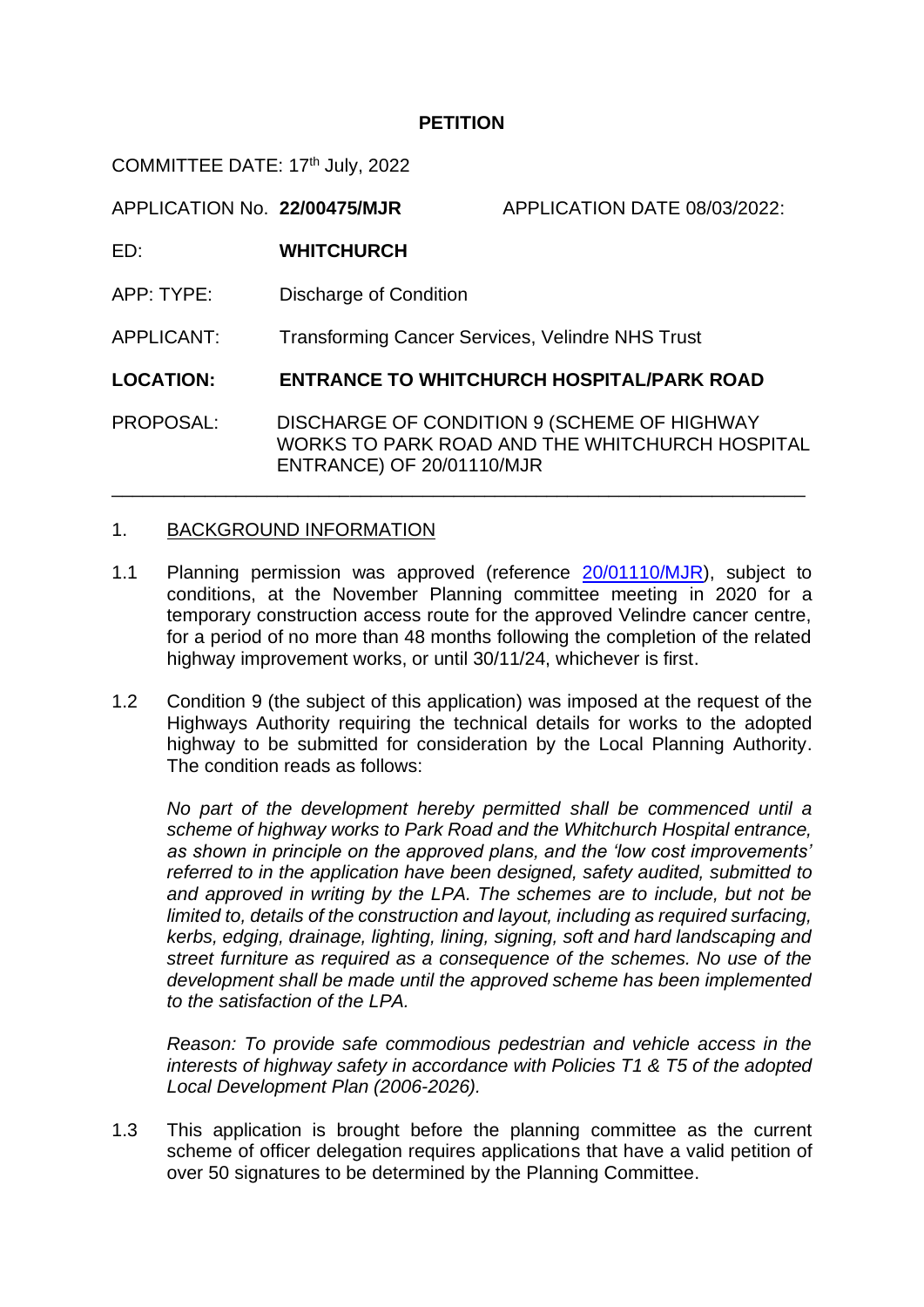# 2. DESCRIPTION OF THE SITE AND AREA

2.1 The application site comprises the adopted highway known as Park Road and the access entrance to the Grade II listed Whitchurch Hospital and Grade II listed registered Parks and gardens.



Figure 1: Site Location Plan



Figure 2: Site Location – Entrance Aerial View

2.2 The site is not located within a Conservation Area and no protected trees are affected by this discharge of condition application.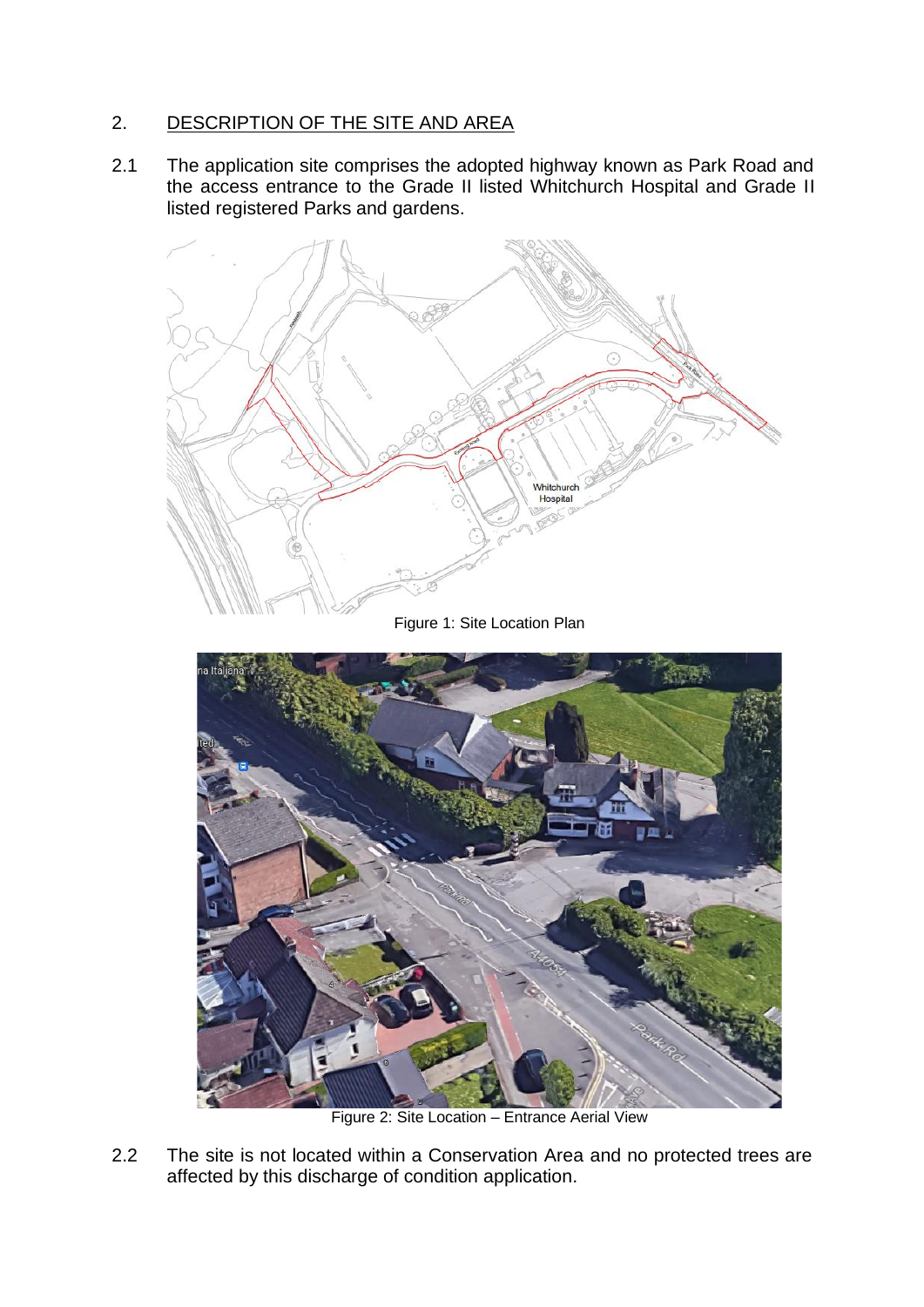## 3. DESCRIPTION OF DEVELOPMENT

- 3.1 Technical approval is sought from the Local Planning Authority (LPA) for the partial discharge of condition 9.
- 3.2 The proposed changes to the adopted highway A4054 Park Road provide for an upgrade of the existing Park Road junction with Whitchurch Hospital to also provide access for construction traffic during construction of the new hospital. It is understood that construction will last 18 months, and that the junction arrangement will remain in place after construction has finished. The works include the following:
	- Widening of the existing Whitchurch Hospital access junction;
	- Pedestrian refuge island within the existing Whitchurch Hospital access junction;
	- Improvements to the existing zebra crossing including the provision of a build-out on the western side of Park Road to widen the footway;
	- Provision of tactile paving on the Whitchurch Hospital access junction;
	- Vegetation removal;
	- Drainage improvements;
	- New pedestrian access to the hospital site on the northern side of junction:
	- Widened footway on the western side of Park Road north of the Whitchurch Hospital access junction;
	- Lady Cory Field Provision of new 3.0m wide pedestrian/cycleway to serve as route from new Velindre Hospital to A4054 Park Road.
	- 3.3 The following reports and plans have been submitted in support of this discharge of condition 9 application:
		- Stage 1 Road Safety audit (RSA) (including action plan as agreed with Cardiff's Highways Authority) - produced by WSP dated December 2021 – ref: 70066877/RSA1/1/0;
		- S.278 intervention plan ref: 70066877 S278 SK100 Revision A;
		- Access junction general arrangement- ref: 70066877-WSP-XX-XX-DR-CE-P4-0103 Revision P02;
		- Swept path analysis- ref: 70066877-WSP-XX-XX-DR-CE-P4-0102- Revision P02;
		- Lady Cory Field general arrangement- 70066877-WSP-XX-XX-DR-CE-P3-0101 Revision P03
	- 3.4 It is noted that the Road Safety Audit (RSA) makes recommendations to Lady Cory Field and the cycle route to the cancer centre site. Whilst these are in line with those matters in discharge of condition 10 of planning application reference17/01735/MJR (planning reference [20/01515/MJR\)](https://planningonline.cardiff.gov.uk/online-applications/simpleSearchResults.do?action=firstPage) they cannot be considered under this application as they fall outside the scope of the redline and description of development (see red line in Figure 1 above).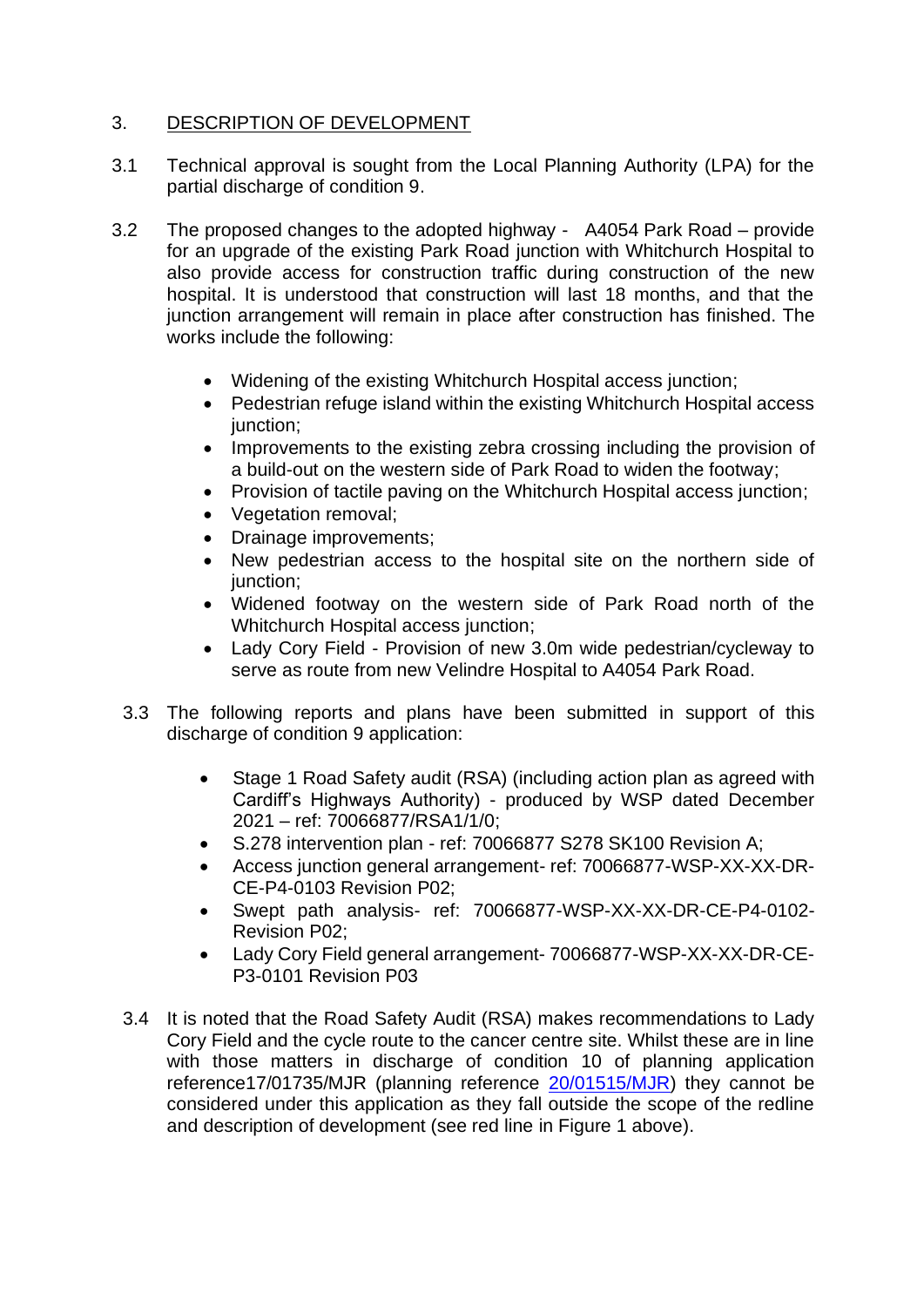# 4. PLANNING HISTORY

- 4.1 The site has the following relevant planning history:
	- [17/01735/MJR](https://planningonline.cardiff.gov.uk/online-applications/applicationDetails.do?keyVal=_CARDIFF_DCAPR_120740&activeTab=summary) Proposed Velindre Cancer Centre including specialist cancer treatment centre, centre for learning, research and development, primary means of access (from Coryton Interchange), emergency access (via Hollybush estate), temporary construction accesses, parking, energy centre, landscape works, pedestrian paths, and Maggie's Centre. Approved 27/03/2018
	- [20/01110/MJR](https://planningonline.cardiff.gov.uk/online-applications/applicationDetails.do?keyVal=_CARDIFF_DCAPR_131168&activeTab=summary) Temporary construction access route for the construction of the approved Velindre cancer centre, for a period of no more than 48 months following the completion of the related highway improvement works, or until 30/11/24, whichever is first. Approved 02/02/2021
	- [22/00725/MJR](https://planningonline.cardiff.gov.uk/online-applications/simpleSearchResults.do?action=firstPage) Discharge of conditions 8 (construction management plan) and 10 (mitigation and monitoring) of 20/01110/MJR- undetermined;
	- [21/01723/MJR](https://planningonline.cardiff.gov.uk/online-applications/simpleSearchResults.do?action=firstPage) Discharge of conditions 4 (arboricultural method statement and tree protection plan), 5 (soft landscaping details), 7 (ecological management plan) and 11 (air monitoring unit) of 20/01110/MJR
- 5. POLICY FRAMEWORK

### *National Policy*

- 5.1 The **Well-being of Future Generations (Wales) Act 2015** (WFG) imposes a duty on public bodies to carry out 'sustainable development' in accordance with the 'sustainable development principle'.
- 5.2 'Sustainable development' means the process of improving the economic, social, environmental and cultural well-being of Wales by taking action, in accordance with the sustainable development principle, aimed at achieving the well-being goals.
- 5.3 'Sustainable development principle' means that Local Authorities must act in a manner which seeks to ensure that the needs of the present are met without compromising the ability of future generations to meet their own needs.
- 5.4 Well-being goals identified in the Act are:
	- A Prosperous Wales
	- A Resilient Wales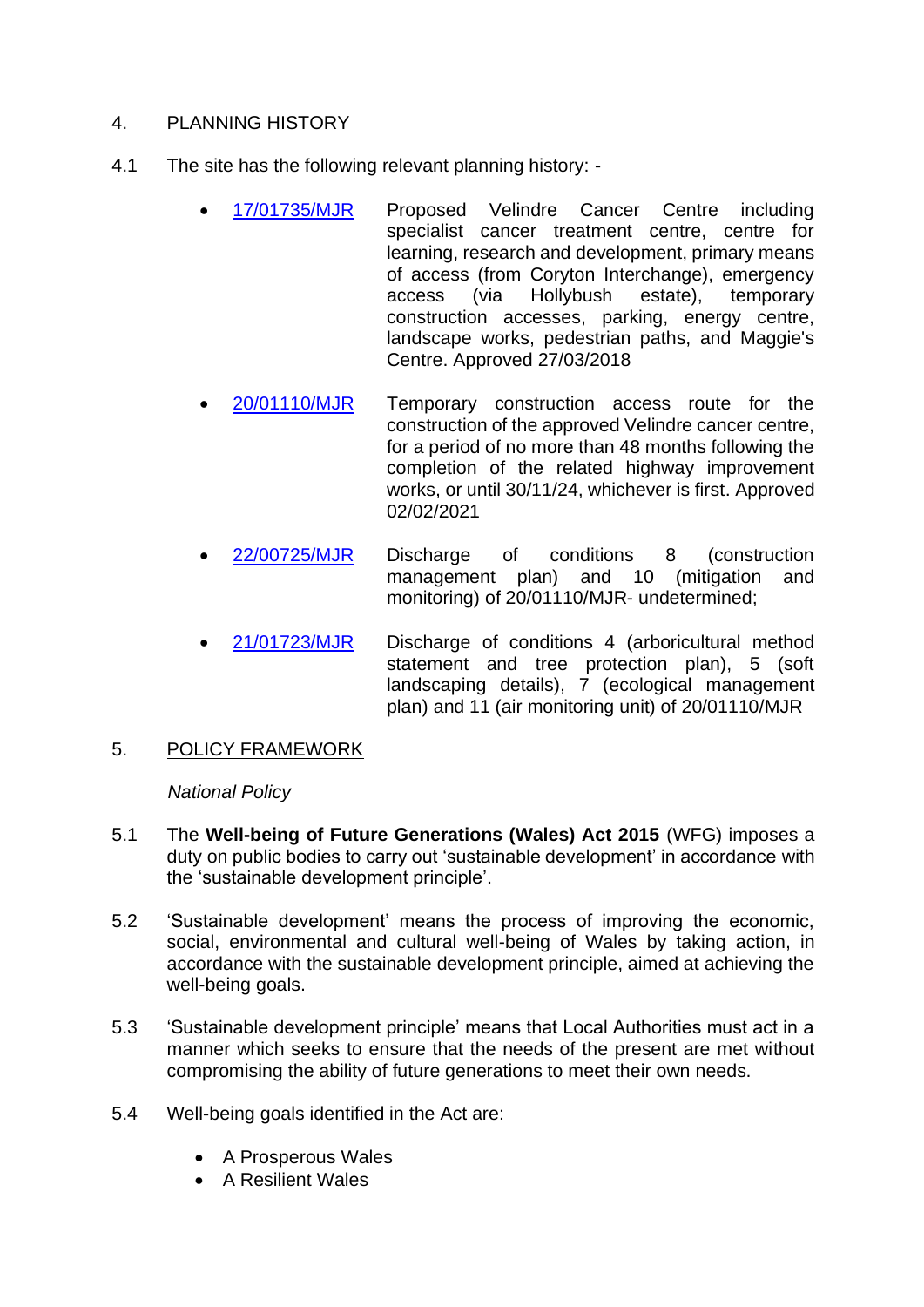- A Healthier Wales
- A More Equal Wales
- A Wales of Cohesive Communities
- A Wales of Vibrant Culture and thriving Welsh Language
- A Globally Responsible Wales
- *5.5* The **Environment (Wales) Act 2016** has been designed to complement the WFG Act. It imposes a duty to require all public authorities, when carrying out their functions in Wales, to seek to "maintain and enhance biodiversity" where it is within the proper exercise of their functions. In doing so, public authorities must also seek to "promote the resilience of ecosystems".

### *National Planning Policy*

- 5.6 [Planning Policy Wales](https://gov.wales/sites/default/files/publications/2021-02/planning-policy-wales-edition-11_0.pdf) (Edition 11) was revised and restructured in February 2021 to coincide with the publication of, and take into account the policies, themes and approaches set out in, Future Wales - [the National Plan 2040](https://gov.wales/sites/default/files/publications/2021-02/future-wales-the-national-plan-2040.pdf) (see below) and to deliver the vision for Wales that is set out therein.
- 5.7 The primary objective of PPW is to ensure that the planning system contributes towards the delivery of sustainable development and improves the social, economic, environmental and cultural well-being of Wales, as required by the Planning (Wales) Act 2015 and the Well-being of Future Generations (Wales) Act 2015.
- 5.8 PPW11 takes the seven *Well-being Goals* and the five *Ways of Working* as overarching themes and embodies a placemaking approach throughout, with the aim of delivering *Active and Social Places*, *Productive and Enterprising Places* and *Distinctive and Natural Places.* It also identifies the planning system as one of the main tools to create sustainable places, and that placemaking principles are a tool to achieving this through both plan making and the decisionmaking process.

### *Technical Advice Notes*

- 5.9 PPW is supported by a series of more detailed [Technical Advice Notes](https://gov.wales/technical-advice-notes) (TANs), of which the following are of relevance: -
	- TAN 5: Nature Conservation and Planning (2009); Noting also the Chief Planning Officer letter dated 23/10/19: securing bio-diversity enhancement;
	- TAN 11: Noise (1997)
	- TAN 12: Design (2016)
	- TAN 18: Transport (March 2007)
	- TAN 24: The Historic Environment (May 2017)
- 5.10 On 16th July 2020 the Welsh Government published *[Building Better Places: The](https://gov.wales/planning-policy-covid-19-recovery)  [Planning System Delivering Resilient and Brighter Futures](https://gov.wales/planning-policy-covid-19-recovery)* which provides planning policy guidance for local planning authorities and the development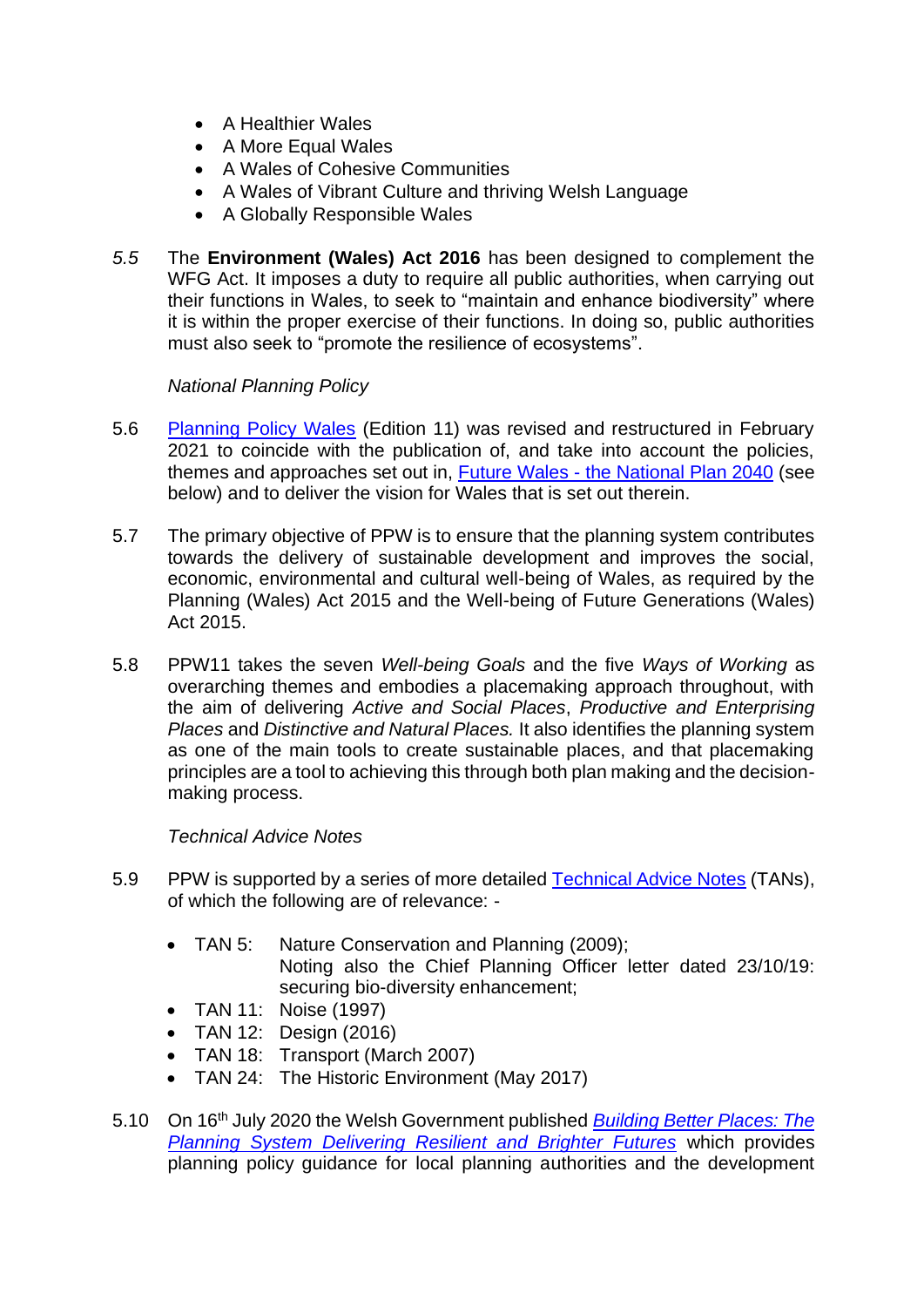industry on priorities for the planning system to deliver post Covid-19. The guidance is to be read in conjunction with PPW, which contains the principles and policies needed for Wales to recover from Covid-19 in a positive manner, putting placemaking at the heart of future development.

5.11 It also emphasises that development management decisions should focus on creating healthy, thriving active places with a focus on a positive, sustainable future for our communities. The planning system has an important role in supporting healthier lifestyles and reducing inequalities. This includes both direct and indirect opportunities such as the allocation of land for health facilities, ensuring good design and barrier free development, jobs and skills, improving air quality, soundscapes and protecting and improving access to recreation and natural green spaces. These can provide both physical and mental health benefits, improve well-being and help to reduce inequality.

### *The Development Plan*

- 5.12 Section 38 (6) of the Planning and Compulsory Purchase Act 2004, requires that, if regard is to be had to the development plan for the purpose of any determination to be made under the Planning Acts, the determination must be made in accordance with the plan unless material considerations indicate otherwise.
- 5.13 Future Wales [the National Plan 2040](https://gov.wales/sites/default/files/publications/2021-02/future-wales-the-national-plan-2040.pdf) now forms part of the Development Plan for all parts of Wales, comprising a strategy for addressing key national priorities through the planning system, including sustaining and developing a vibrant economy, achieving decarbonisation and climate-resilience, developing strong ecosystems and improving the health and well-being of our communities. All Development Management decisions, strategic and local development plans, planning appeals and all other work directed by the development plan need to accord with Future Wales.
- 5.14 The Local Development Plan is the [Cardiff Local Development Plan 2006-2026](https://www.cardiffldp.co.uk/adopted-local-development-plan/) which was adopted in January 2016, and within which the following policies are of relevance:

### KEY POLICIES

- KP8 Sustainable Transportation
- KP17 Built Heritage
- KP 18 Natural Resources

### *Transport*

- T1 Walking and Cycling
- T5 Managing Transport Impacts
- T6 Impact on Transport Networks and Services
- T9 Cardiff City Region 'Metro' Network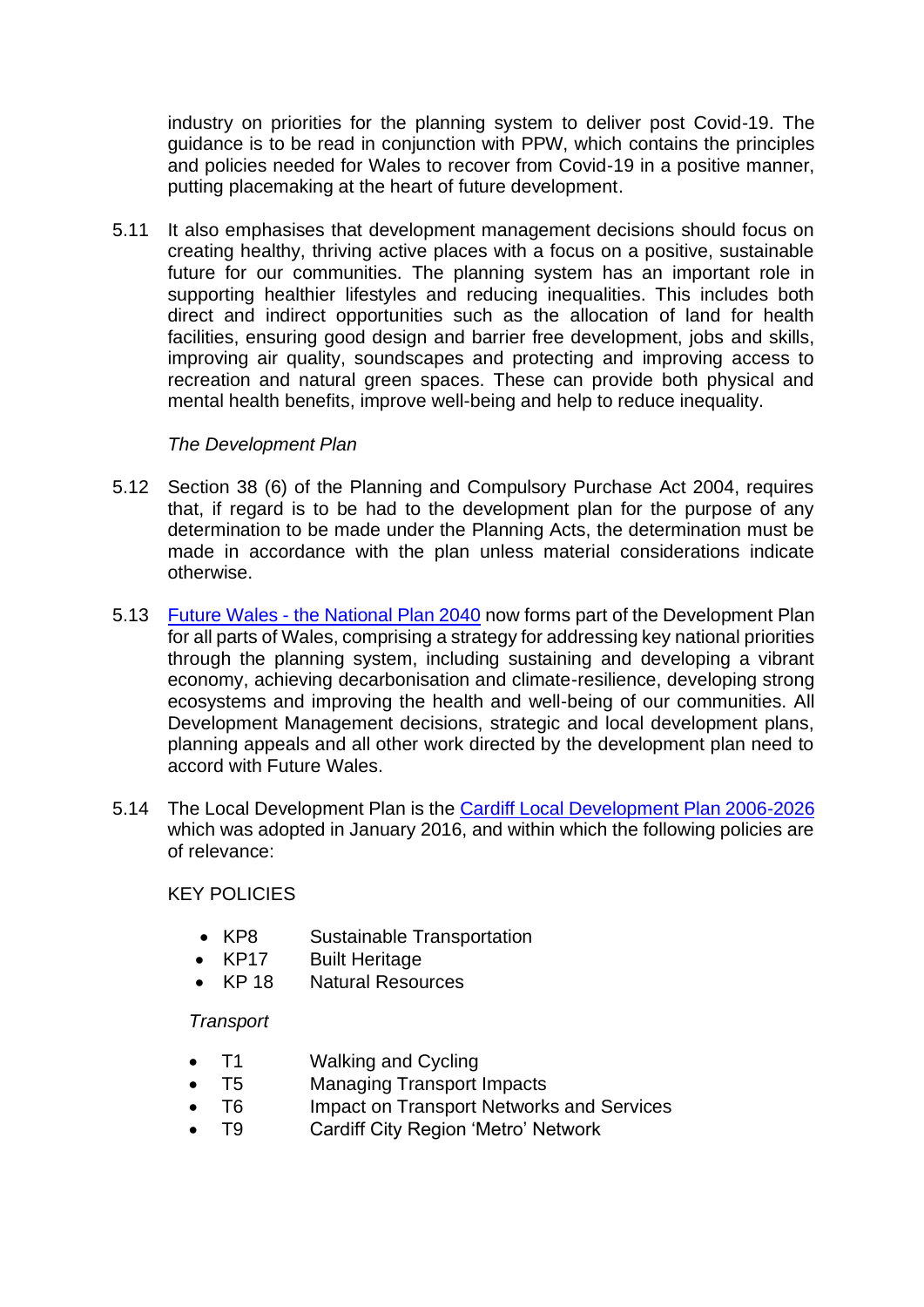### *Community*

- C3 Community Safety/Creating Safe Environments
- 5.15 The following *[Supplementary Planning Guidance](https://www.cardiff.gov.uk/ENG/resident/Planning/Planning-Policy/Supplementary-Planning-Guidance/Pages/Supplementary-Planning-Guidance.aspx) (*SPG) is of relevance to this application: -
	- Managing Transportation Impacts (Incorporating Parking Standards) (July 2018)

### 6. INTERNAL CONSULTEE RESPONSES

#### 6.1 The **Operational Manager (Traffic and Transportation)** advises as follows:

The submission has been assessed and is considered to be acceptable in discharge of the condition. The detailed design of the junction is based on the layout approved by the extant permission and has been subject to extensive discussions between Council Highways officers and the applicant's technical design consultant. While the submitted objections are noted, they are not considered material to determination of the discharge of condition application. For a detailed breakdown and consideration of the objections please see the analysis section of the report.

6.2 The Conservation Team raise no objection to discharging condition 9.

### 7. EXTERNAL CONSULTEE RESPONSES

Nil

### 8. REPRESENTATIONS

- 8.1 The application was advertised on the Council Website and by way of neighbour notification letters, and advertisement by site notice, the 30 day expire date for the notices was 22/4/2022.
- 8.2 In total 18 letters of representations have been received to date, all objecting to this application (on the same grounds as outlined in the petition below). It is noted that the 18 objectors are also signatures to the submitted petition.
- 8.3 In addition to these objections the Chair of the Whitchurch and Tongwynlais PACT group also objects on the following summarised grounds:
	- WG task force final report states that they expect short term speeds to drop relatively small amounts;
	- Tongwynlais Community Speed Watch monitored Pendwyallt Road in June 2021 for one hour the group captured 45 vehicles travelling over 26mph which is the speed that is captured to inform drivers by letter they have exceeded the 20mph limit, of the 45 vehicles 18 vehicles were captured traveling over 30mph but it is noted that drivers are frustrated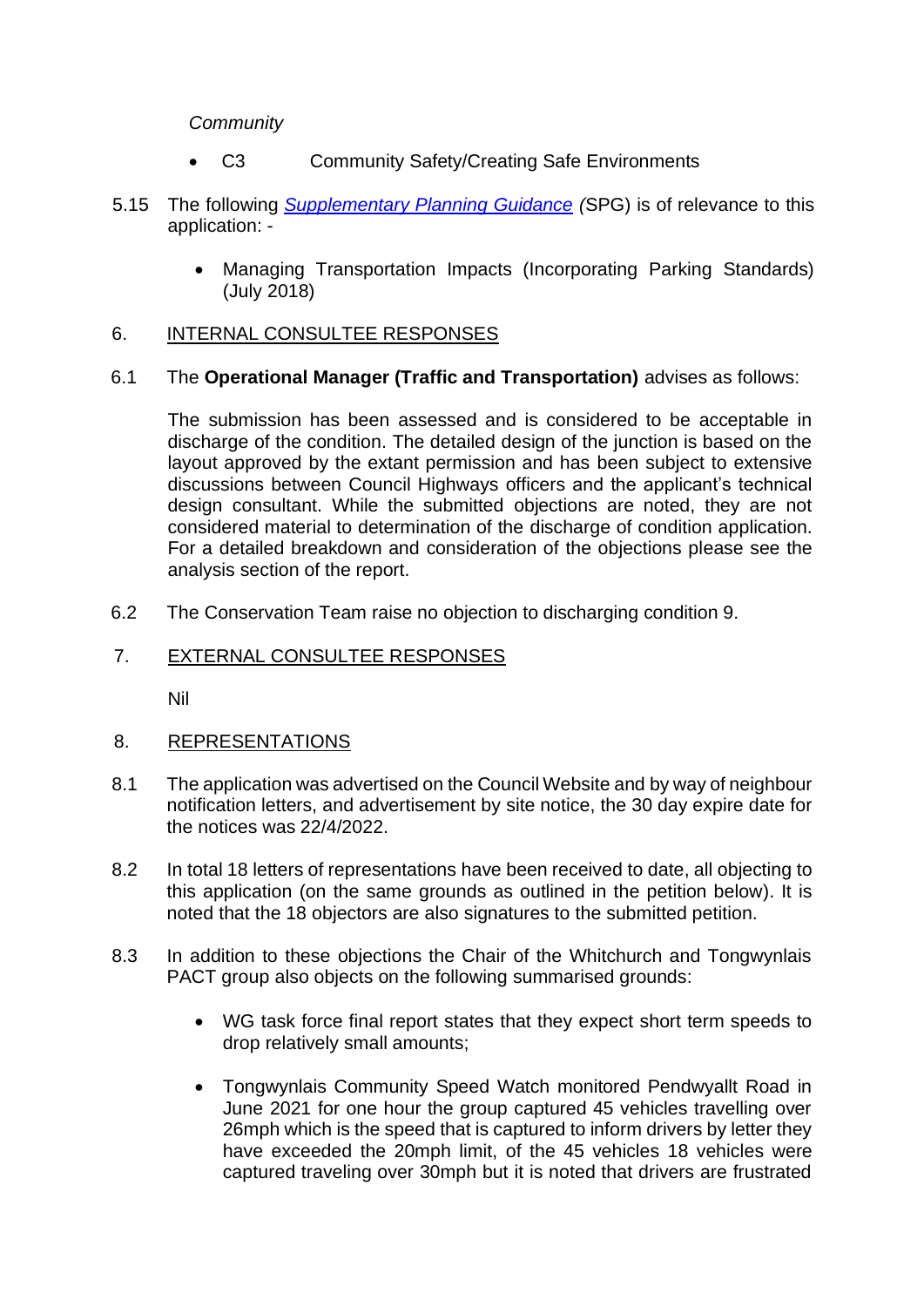and so accelerate at speeds over 30mph and speeds of over 40mph has been captured in the past;

- Over several years it must be noted that vehicles often do not stop at the pedestrian crossing at the Hollybush estate, where we have over 200 children at Coryton primary School. I speak frequently with the school patrol officer and have encouraged her to report such instances, these have also been documented by parents and the wider community this issue has been discussed at PACT meetings with both neighbourhood police and Ward Councillors;
- Proposed use of footpath from A4054 to the new development I do not accept the change of the footpath to an openly cycle share path, pedestrians again are being moved sideways, given that the actual cycle path would be a short way, why can they not dismount and give way to pedestrians;
- That the zebra crossing at Whitchurch Hospital going to be raised higher than it is presently this could cause a thumping sound when traffic passes over it, have residents in the flats and houses been consulted, it must be noted that traffic does not slow down along Park Road just because there are speed humps and chicanes;
- My main objection and concerns are the use of the 20mph pilot scheme as traffic management for this busy A4054, traffic speed will take a great deal of time to reduce and I understand that the rules are safety engineering then enforcement. This developer is asking that traffic management be placed in the public's hands PACT is really not happy about that. Enforcement is the last deterrent, Community Speed Watch is an educational tool a request to add Park Road from Lon-y-Celyn to Whitchurch hospital has been requested risk assessment will have to be carried out, however Community speed watch is not there to support a construction company traffic proposal;
- I hope that planning will take on board Pact's concerns and look again at these conditions
- 8.4 The application has also been the subject of a 220 electronic signature petition (it is noted that a number of the signatures cannot be said to be reasonably affected by the proposal but it is considered that the minimum of 50 signatures for the petitioner to be afforded speaking rights at the committee is met). The petitioners object to this application on the following grounds:
	- The Velindre Road Safety Audit 1 Report (RSA) because it was done at an unrepresentative time of traffic flow, as 'Traffic flow along Park Rd was light with no cyclists observed …. 5 pedestrians were observed'
	- The new design for the Whitchurch Hospital entrance because it fails to acknowledge that Whitchurch Hospital entrance is a busy thoroughfare for pedestrians. There is no parking in Park Rd GPs surgery, and patients park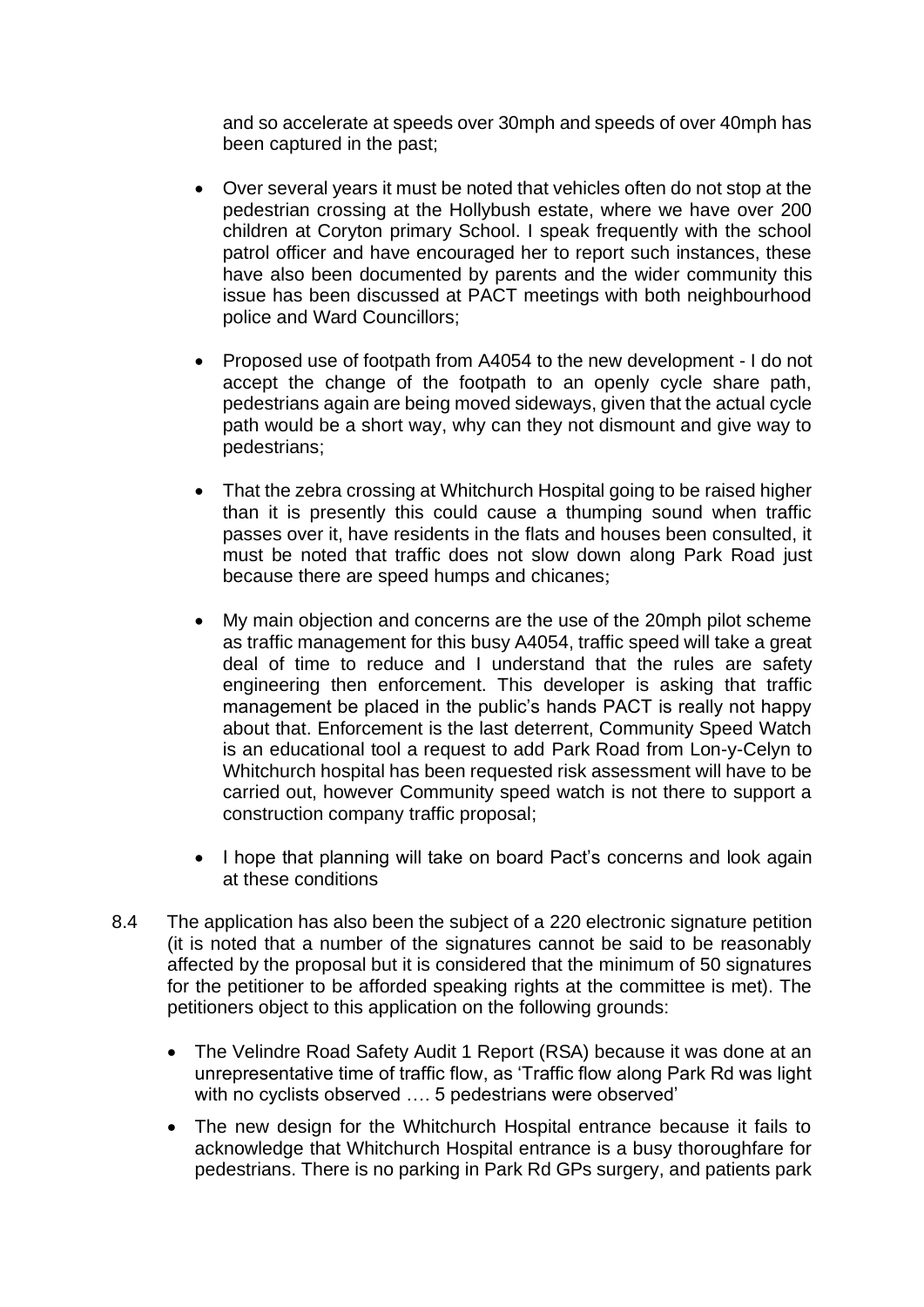in both Park Ave and Whitchurch Hospital and then walk to the GPs surgery crossing Whitchurch Hospital entrance. We object that no account was taken in the RSA audit of the significant numbers of children and frail older people who walk across Whitchurch Hospital entrance;

- The RSA audit safe stopping distances and intervisibility are based on vehicles travelling at 20mph or less. The 20mph speed limit has only recently been introduced, and as the Welsh 20mph Task Force Group Final Report July 2020 states 'in the short term speeds are only likely to drop by a relatively small amount.' We object that data from the traffic monitor at Coryton Railway Bridge on average vehicle speed was not used to inform the RSA. GoSafe monitoring on Pendwyallt Rd shows vehicles exceeding the 20mph speed limit heading both north and south with vehicle speed recorded up to 37mph. We object that data from GoSafe was not used to calculate safe stopping distances and to inform all aspects of the RSA;
- The new junction design which has led to the RSA recommendation that the north bound bus stop is relocated further northbound on Park Rd. We also object to the failure to consider the effects of the new junction design on road safety related to the southbound bus stop.
- The new design of the Whitchurch Hospital entrance as it reduces the distance from the entrance to the north bound bus stop from 30 metres to just 15 metres. This has safety implications for pedestrians crossing Whitchurch Hospital entrance and for vehicles exiting both right and left from the entrance. It also increases the risk for vehicles exiting the junction north bound if they overtake a stationary bus, as the south bound vehicles will be coming over the brow of the hill and potentially will be unsighted. We object to the fact that intervisibility problems caused by the brow of the hill are not referenced at all in the RSA;
- Object on safety grounds to the cycleway being for joint use by cyclists and pedestrians;
- Object to the felling of trees in LCF and the footpaths, and damage to tree roots for the construction of the cycleway;
- Object on safety grounds to the design of the cycleway for cyclists rejoining the highway;
- Object to the failure in the new design of Whitchurch Hospital junction to widen the existing north bound footpath prior to the Whitchurch Hospital entrance which remains very narrow and dangerous;
- Object to the wholly inadequate low cost interventions to reduce vehicle speed;
- Object to the conflict of interest with WSP using WSP employees to undertake the RSA;
- In summary we object to these highway works to Park Rd and the Whitchurch Hospital entrance and to the 'low cost improvements' as they fail to provide safe commodious pedestrian and vehicle access in the interests of highway safety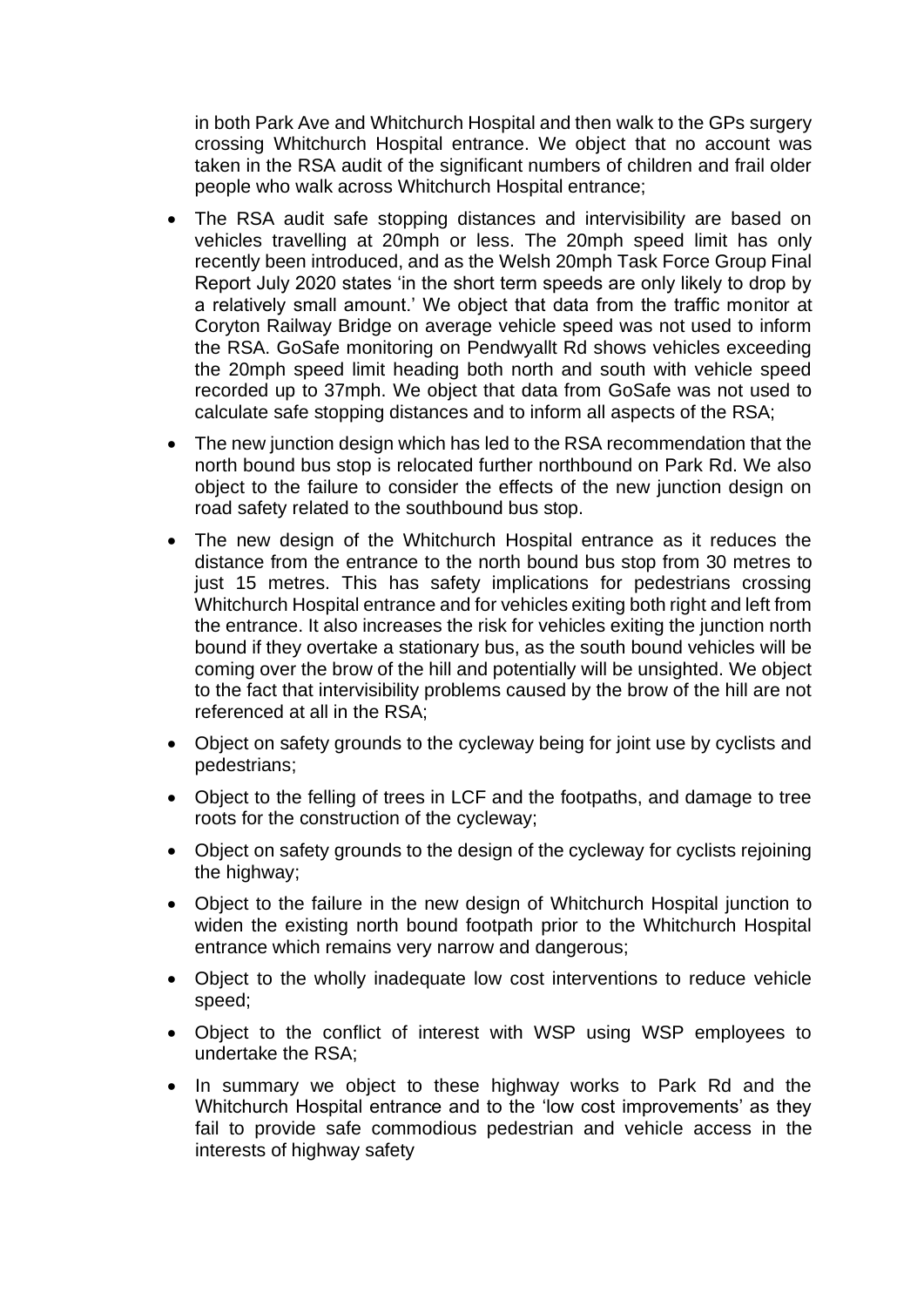8.5 All public representations made on the application are available to view in full on the Council's website at: - [22/00475/MJR](https://planningonline.cardiff.gov.uk/online-applications/applicationDetails.do?activeTab=documents&keyVal=_CARDIFF_DCAPR_138531)

### 9 ANALYSIS

9.1 This application is submitted to discharge technical matters associated with the approved planning permission. It is not an opportunity to consider the merits of the planning permission or to question matters the committee has already agreed, such as the location of the proposed changes. A number of matters have been raised by objectors and those matters that are material to the consideration of the discharge of this condition have been considered below:

### Impact on the Character of the Area

9.2 The approved parent planning application, reference 20/01110/MJR considered the principle of the development and the visual effects of the proposal, including the principle of the low cost scheme, and was considered not to harm the visual amenity of the area. The main visual effect will be from temporary construction signage, along with painted markings on the road (see impact below). These are consistent with the details that the previous committee considered to be acceptable.



## Transportation / Highway Impacts

9.3 As noted in the Highways Officers comments the submitted details have been the subject of detailed discussion between the Highway Authority and the applicant. The submitted details are in accordance with matters agreed with Highways Officers and are within the scope that Members considered in their determination of the parent planning permission that has been approved.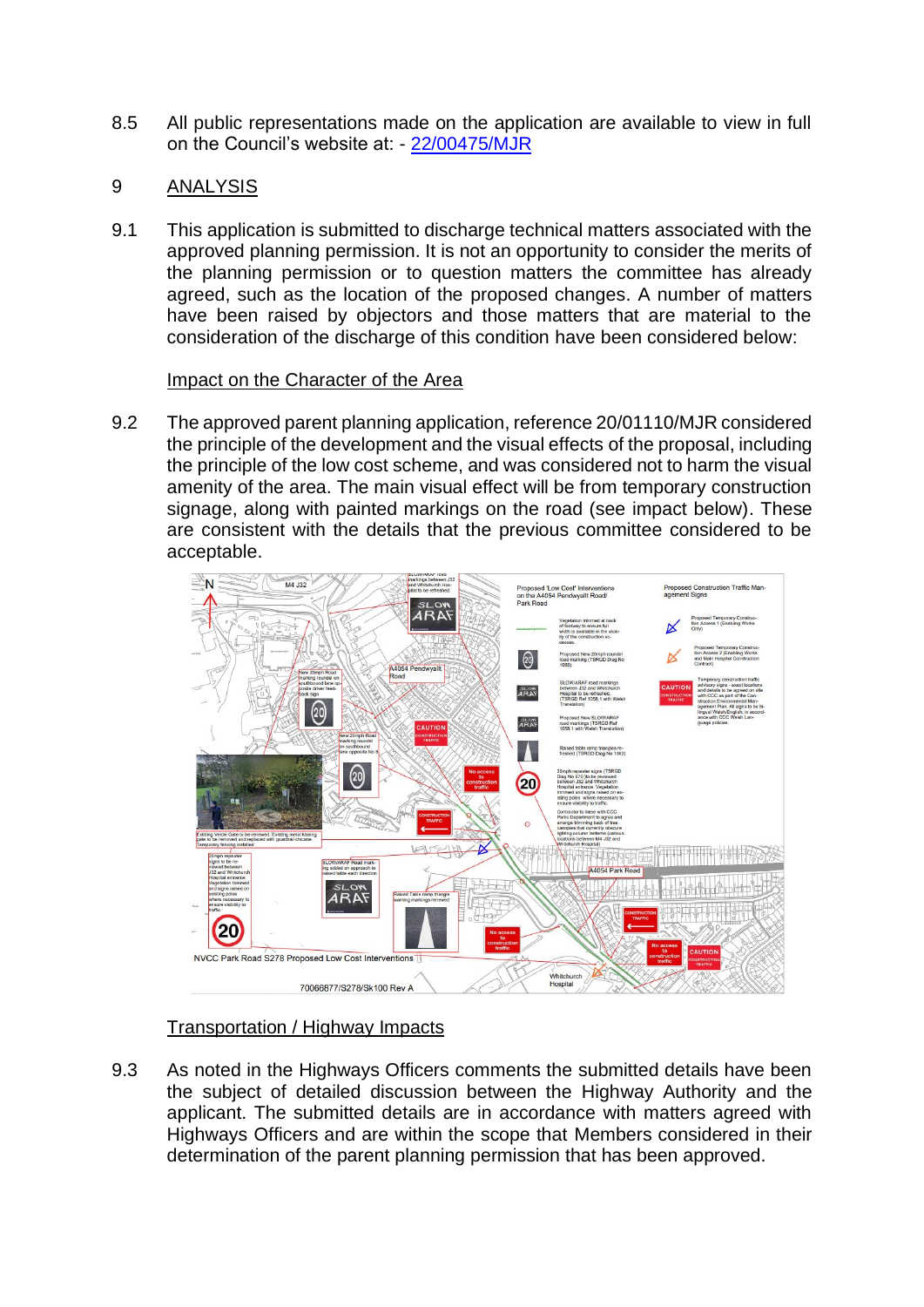9.4 Concerns have been raised locally that the scheme has been designed to meet the legal speed limit for the road and not the speed the traffic actually travels and nor does the proposed changes seek to reduce road speed, and these are noted. However, the primary aim of the proposal is to modify the existing junction to allow larger vehicles into and out of Whitchurch hospital site without impacting the safety of traffic, not to reduce the speed limit on the adopted road. The submitted swept path drawing clearly demonstrates that the junction widening allows construction vehicles to access and egress the site in a safe manner.



- 9.5 Whilst it may be the case that cars are travelling above the posted speed limit (which is currently 20mph and does not rely on WG proposals) it does not follow that this itself invalidates the design or RSA. The only element of the scheme that could be affected by driver speed is the location of the bus stop at the improved access. This is largely unchanged from present and there is no evidence or record of a safety problem at this location. Nonetheless, minor improvements are being provided in this specific area and the matter will be kept under review as part of the RSA process. The proper assessment has therefore been undertaken, discussed with and accepted by the Highways Officer.
- 9.6 Concern has also been raised in relation to pedestrian and cyclists sharing the footway and cyclists joining the carriageway. Whilst it is acknowledged that the objectors do not agree with the submitted RSA, the RSA has considered these points and does not conclude that these changes to priorities and surface sharing are inherently prejudicial to highway safety. This view is supported by Highways Officers.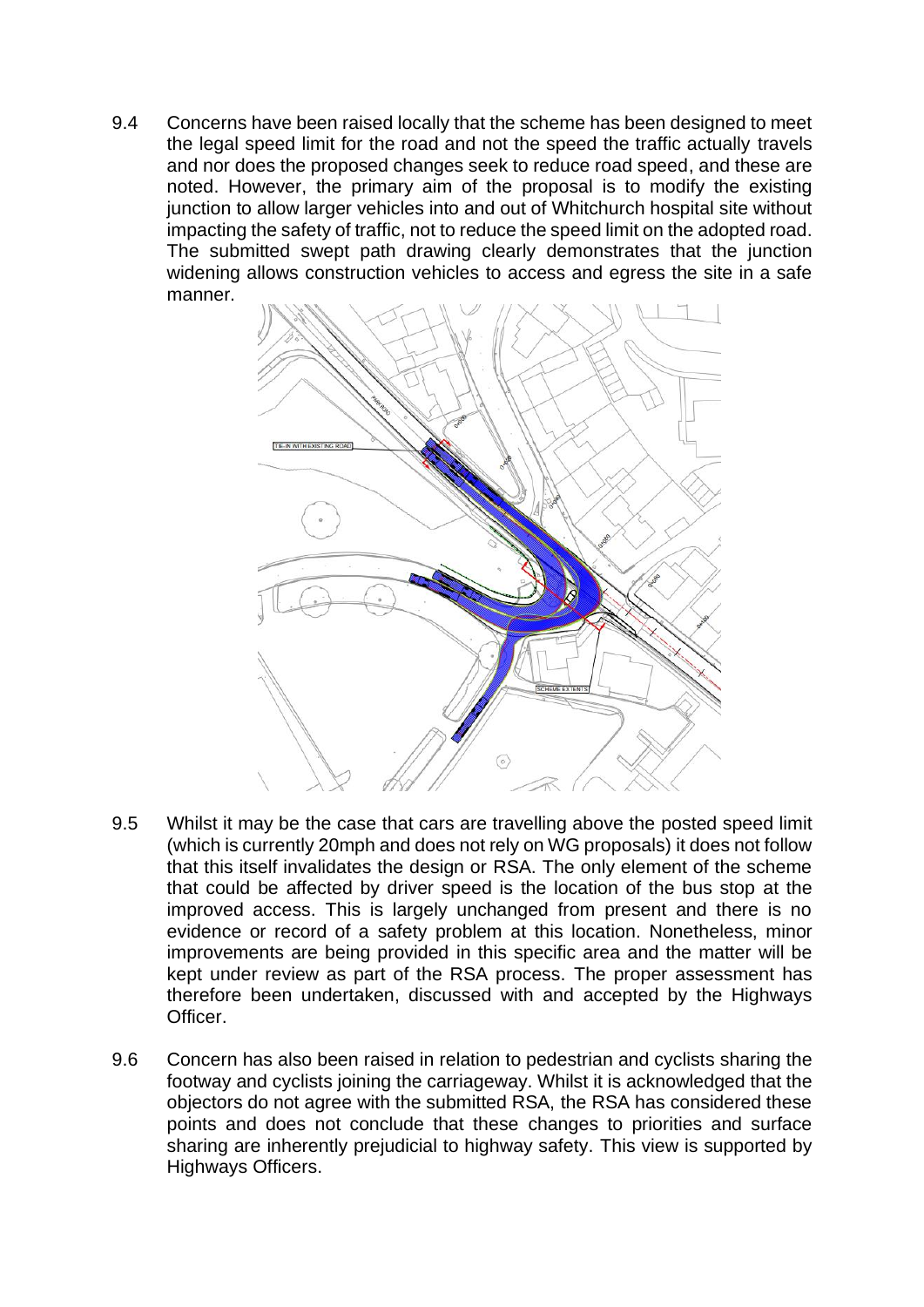### Impact Upon Listed Buildings and Conservation Areas

- 9.7 LDP Policy EN9 (Conservation of the Historic Environment) requires any development relating to historic assets (including their settings) to demonstrate that it preserves or enhances that asset's architectural quality, historic and cultural significance, character, integrity and/or setting.
- 9.8 In addition to Policy EN9, for the nearby Listed Buildings there is also a statutory duty on the decision maker under Section 66 of the Planning (Listed Buildings and Conservation Areas) Act 1990 to have *special* regard to the desirability of preserving the building or its setting or any features of special architectural or historic interest which it possesses. Case law has stated this is an important consideration and not a balancing exercise with other planning considerations.
- 9.9 The proposal widens the existing entrance to Whitchurch hospital which allows for a traffic island to be installed (see image below). The principle was agreed by the former planning committee when approving the parent planning permission to this discharge of condition 9 application. The submitted details are in accordance with the principles agreed and as a result the consideration of policy and law outlined above has been met. Members will note that the Council's Conservation Officer has been consulted and raised no objections to the discharge of this condition.



### Impact on Residential Amenity

9.10 The current zebra crossing is already tabled and the improved layout will be no higher than present. However, the table will have a longer top section, 6m as opposed to less than 5m currently; 6m meets current standards such that all of the axles of a bus or similar long vehicle are on the table before the front wheels descend. The ramps will also be at a gradient of 1 in 16, standards allow up to twice this gradient.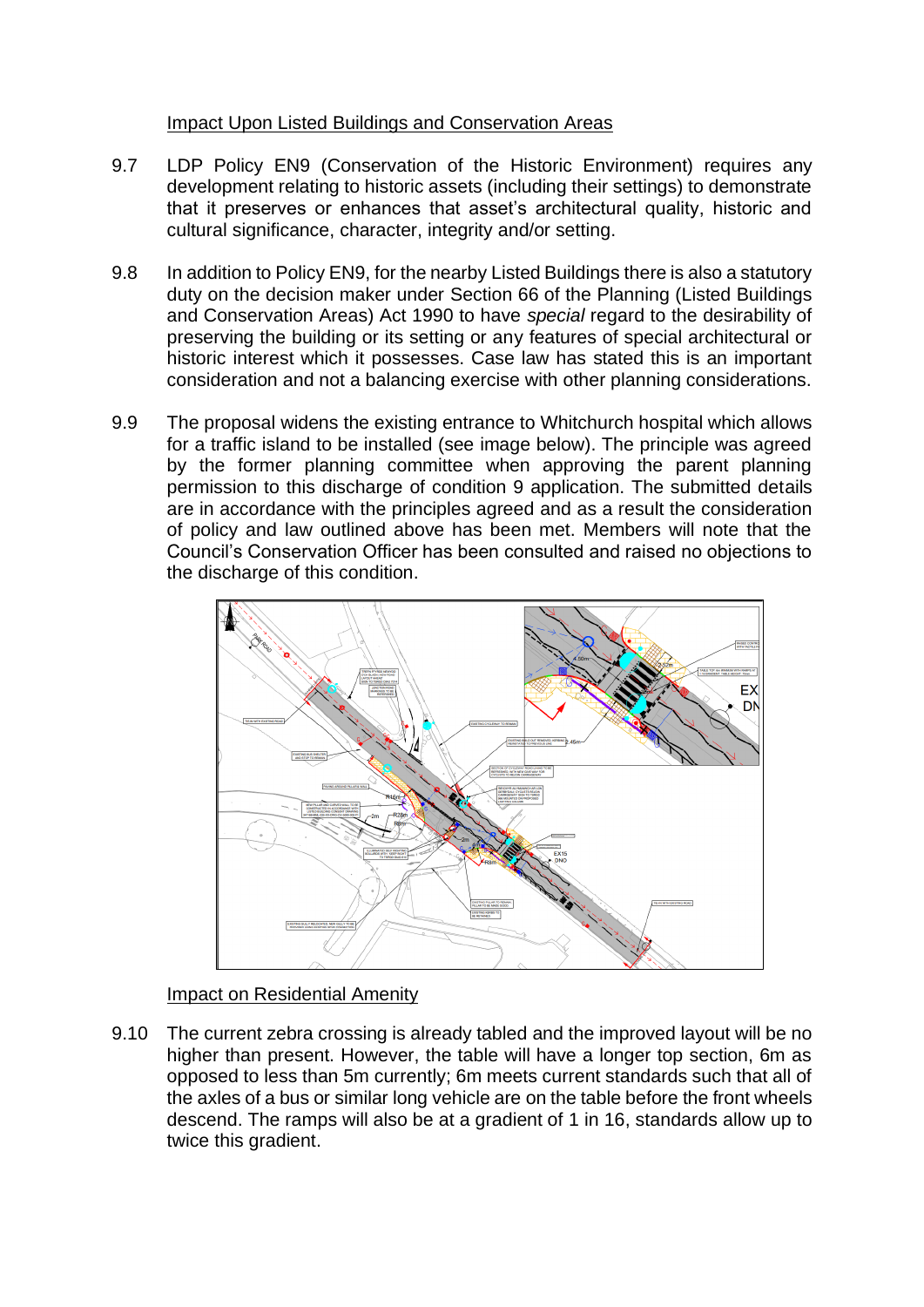9.11 These design features will help to reduce vehicle noise, are in accordance with current guidance and supported by Cardiff Bus. The scheme also increases the footway width of the crossing on the hospital side, thereby reducing pedestrian congestion caused by the substandard width and crossing beacon. It is important to the note that these details are the same as those the committee considered in their approval of the parent application which concluded the proposal would not have any adverse impact on residential amenity

### Drainage and Flooding

9.12 The proposed drainage will be within the adopted highway and will be maintained by the Council as Highways Authority. The Highways Officer in conjunction with the Council's drainage section have considered the information and raise no objection to the proposal on drainage or flooding grounds

### Other Matters Not Assessed Above

- 9.13 As identified earlier in this report, a number of objections were received in response to the publicity exercise. In response to the main issues raised which have not been addressed elsewhere in this report, the following comments are made:
	- Conflict of interest- the WSP RSA has been undertaken in line within industry standards (Design Manual for Roads and Bridges (DMRB) document GG 119). The report has been considered by the council's Highways Authority, who raise no objections to methodology used by WSP or disagree with the conclusions raised;
	- It is noted that the entrance to the Whitchurch hospital site has widened but as a result there is now an island that will protect the elderly and children crossing the entrance where previously none existed. The Highways Officer is satisfied that the proposal does not prejudice pedestrian safety;
	- It is considered problem 4 of the RSA has considered the matter of vehicles overtaking a stationary bus and the recommendation to relocate the bus stop further downstream is a solution to that issue. A review of the resultant visibility splay provision at the junction has been undertaken and the results indicate that the design is in accordance with current guidance. However, this matter will be kept under review and reassessed as part of subsequent RSA to be undertaken. It is therefore considered by the Highways Officer that these modifications do not make the road inherently unsafe.
	- As stated previously these low cost design solutions are not designed to slow the traffic down but to ensure vehicles, including HGV, can access and egress the Whitchurch hospital site in a safe manner. It is considered by the Highways Officer the proposal meets those aim.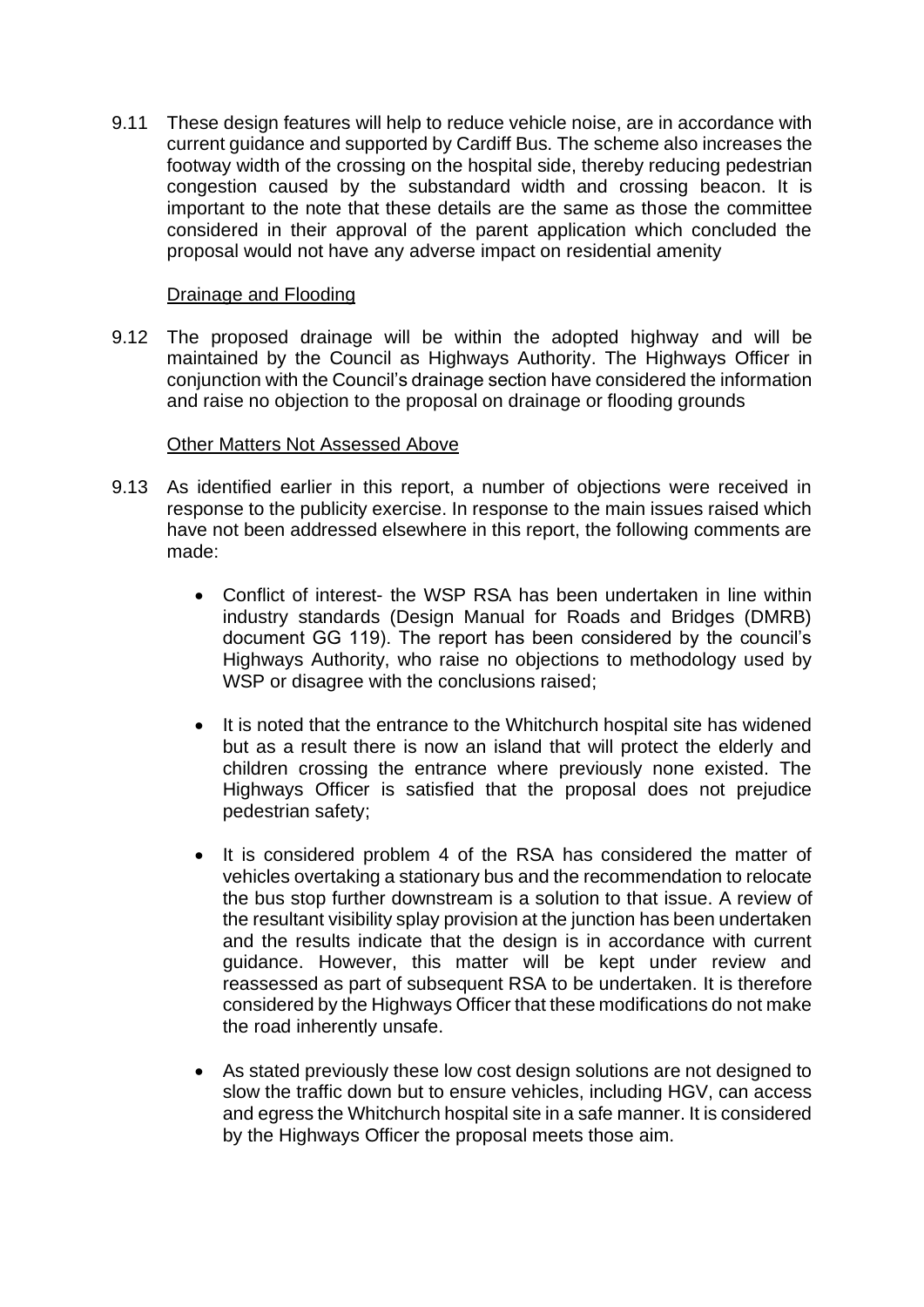• It is noted that the objectors wish the up stream pavement (going to the GP surgery) to be widened. However, the application seeks to widen the entrance to hospital and not to make general improvement to the public highway, so this request is outside the scope of the permission approved.

#### 10 CONCLUSION

- 10.1 Material matters raised by objectors have been considered and assessed within this report and by technical consultees, who raise no technical objections to the discharging of the condition. It is also noted that the submission is in line with the plans considered by the committee in November 2021.
- 10.2 For the above reasons, the proposal is considered acceptable and it is recommended that the condition 9 can be partially discharged as outlined in recommendation 1 of this report.
- 10.3 For clarity, the application constitutes a "subsequent application" for the purposes of Part 3, Regulation 9(1)(a) & (b) of the Town & Country Planning (Environmental Impact Assessment) Regulations 2017. The application does not give rise to any significant effect on the environment, beyond those which were considered as part of the Environmental Statement approved under the outline planning permission. On that basis, the environmental information already before the local planning authority is considered adequate to assess the significant effects of the development on the environment, and should be taken into consideration as part of this application in accordance with the provisions of Regulation 9(2) of the Town & Country Planning (Environmental Impact Assessment) Regulations 2017. For the reasons outlined above, it is the contention of the LPA that a further addendum to the Environmental Statement is not required

### 11 OTHER MATTERS RELEVANT TO THE CONSIDERATION OF THIS APPLICATION

- 11.1 Crime and Disorder Act 1998. Section 17(1) of the Crime and Disorder Act 1998 imposes a duty on the Local Authority to exercise its various functions with due regard to the likely effect of the exercise of those functions on, and the need to do all that it reasonably can to prevent, crime and disorder in its area. This duty has been considered in the evaluation of this application. It is considered that there would be no significant or unacceptable increase in crime and disorder as a result of the proposed decision.
- 11.2 Equality Act 2010. The Act identifies a number of 'protected characteristics', namely age; disability; gender reassignment; pregnancy and maternity; race; religion or belief; sex; sexual orientation; marriage and civil partnership. The Council's duty under the above Act has been given due consideration in the determination of this application. It is considered that the proposed development does not have any significant implications for, or effect on, persons who share a protected characteristic, over and above any other person.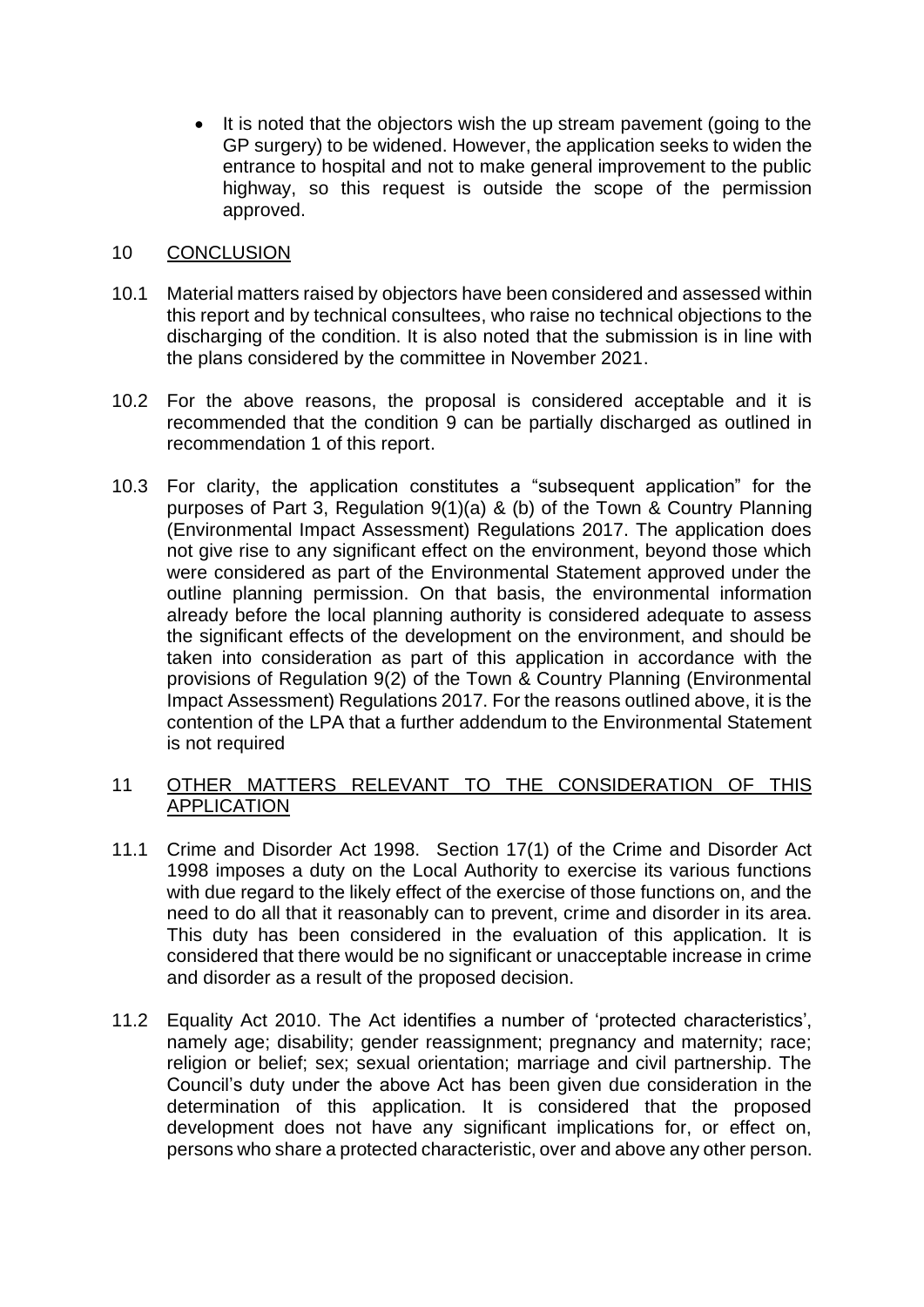- 11.3 Well-Being of Future Generations Act 2016*.* Section 3 of this Act imposes a duty on public bodies to carry out sustainable development in accordance with the sustainable development principle to act in a manner which seeks to ensure that the needs of the present are met without compromising the ability of future generations to meet their own needs (Section 5). This duty has been considered in the evaluation of this application. It is considered that there would be no significant or unacceptable impact upon the achievement of wellbeing objectives as a result of the recommended decision. It is also noted that section 2(5) of the Planning (Wales) Act 2015 affords protection to decisions taken under Part 3 of the 1990 Act, in that the Well-being of Future Generations (Wales) Act 2015 does not alter whether regard is to be had to any particular consideration under section 70(2) of the 1990 Act or the weight to be given to any consideration to which regard is had under that subsection. This means the provisions of the development plan, so far as material to the application, and any other relevant other material considerations remain the primary considerations when determining planning applications.
- 11.4 Section 6 of Environment (Wales) Act 2016 subsection (1) imposes a duty that a public authority must seek to maintain and enhance biodiversity in the exercise of its functions, and in so doing promote the resilience of ecosystems, so far as is consistent with the proper exercise of those functions. In complying with subsection (1), a public authority must take account of the resilience of ecosystems, in particular the following aspects:
	- (a) Diversity between and within ecosystems;
	- (b) The connections between and within ecosystems;
	- (c) The scale of ecosystems;
	- (d) The condition of ecosystems (including their structure and functioning);
	- (e) The adaptability of ecosystems.

It is considered that the LPA has considered its duty under this Act and has met its objectives for the reasons outlined above.

## 12 RECOMMENDATION

That condition 9 (Scheme of highway works to park road and the Whitchurch hospital entrance) of 20/01110/MJR shall be partially discharged and shall be undertaken in accordance with the following plans and documents:

- 70066877 S278 SK100 Revision A s.278 interventions plan;
- 70066877-WSP-XX-XX-DR-CE-P4-0103 Revision P02- Access junction general arrangement;
- 70066877-WSP-XX-XX-DR-CE-P4-0102 Revision P02- Swept path analysis; 70066877/RSA1/1/0- WSP Road Safety audit December 2021 (recommendation 1 & 4 only)

ADVISORY NOTE:

The applicant is advised that those elements relating to the Lady Cory Field namely: plan reference 70066877-WSP-XX-XX-DR-CE-P3-0101 P03- Lady